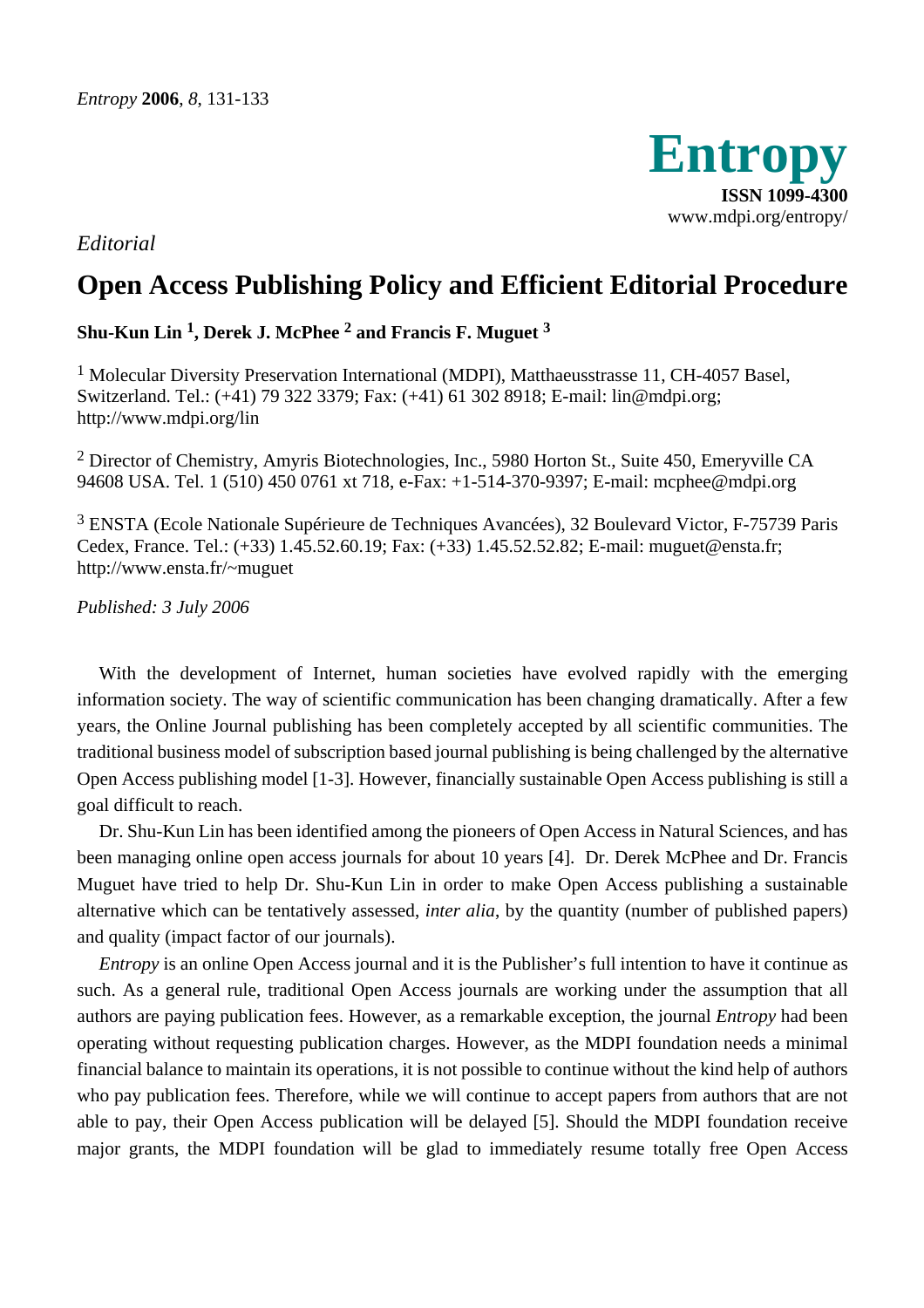operation.

Voluntary editorial and publishing work and low cost or institutionally sponsored editorial and publishing operations [6-8] can make totally free Open Access possible. During the three years period of totally free Open Access for all MDPI journals, including *Entropy*, as an example, we were disappointed however not to observe either an increase in the total number of papers or any obvious improvement in the quality of the papers being submitted. Since it was no longer possible to financially sustain the totally free Open Access model, the MDPI foundation was quite reluctantly forced to re-introduce its traditional Open Access system (see [5] and relevant citations) since early 2005, while not observing any significant damage to the journal quality. Surprisingly, both the quantity and quality are steadily improving since early 2005 for these MDPI journals except *Entropy*.

Online journal publishing is attractive because there is no delay in hard copy production and rapid publication is possible for accepted papers. The editorial handling of manuscripts can become even more efficient if the papers are processed by a high efficiency editorial office and if we employ an online submitting system (see: http://submit.mdpi.org). Of course the services of an editorial office in Basel and the creation and maintenance of an online manuscript submitting system are quite costly. The peer-review of every paper will be processed by this editorial office in Basel and an editorial board member of adequate expertise will be asked to review the paper and/or identify additional referees. In near future, *Entropy* manuscripts will be processed at submit.mdpi.org.

There brings us to the existing difference of opinion between some members of the Editorial Board of *Entropy*, who still prefer totally free Open Access, and the Publisher, who has been reluctantly forced to re-introduce the traditional Open Access system. MDPI would have been keen to keep a totally free Open Access *modus operandi* if those dissenting board members had been able to bring in external funding sources to help MDPI to maintain its overall operations which have a cost. Financial needs cannot be fairly assessed by considering only the operations directly related to a specific journal. There is a need of some level of financial contribution to overall MDPI journals operations which cannot unfortunately be manned only by volunteers. As a result of this dissent with the journal's then Editor-in-Chief, some scheduled special issues (proceedings issues and special issues dedicated to a specific topic) failed to be published in time. In this context, the Editor-in-Chief and several Editorial Board members have resigned. Therefore, as an emergency measure and to keep the *Entropy* journal alive, Dr. Shu-Kun Lin, *Entropy* journal founder and the first Editor-in-Chief has been forced to take over the editorial responsibilities.

During a transitional period and until another candidate for the Editor-in-Chief position is selected, we are kindly asking the cooperation of everybody. We have to use our limited editorial and publishing resources in the handling of manuscripts and publications, and we will not be able to moderate or start to moderate any continued discussions and debates regarding general Open Access publishing policies here. Interested colleagues can join some well-known discussion group(s) or mailing list(s).

As we are determined to push forward to realize Open Access in a sustainable way, and to establish an efficient collaboration in the long run between the Editorial Board and the Publisher for this *interdisciplinary* journal, while joining those general Open Access publishing discussions and debates moderated more efficiently elsewhere, we also would like to ask all people, particularly authors and